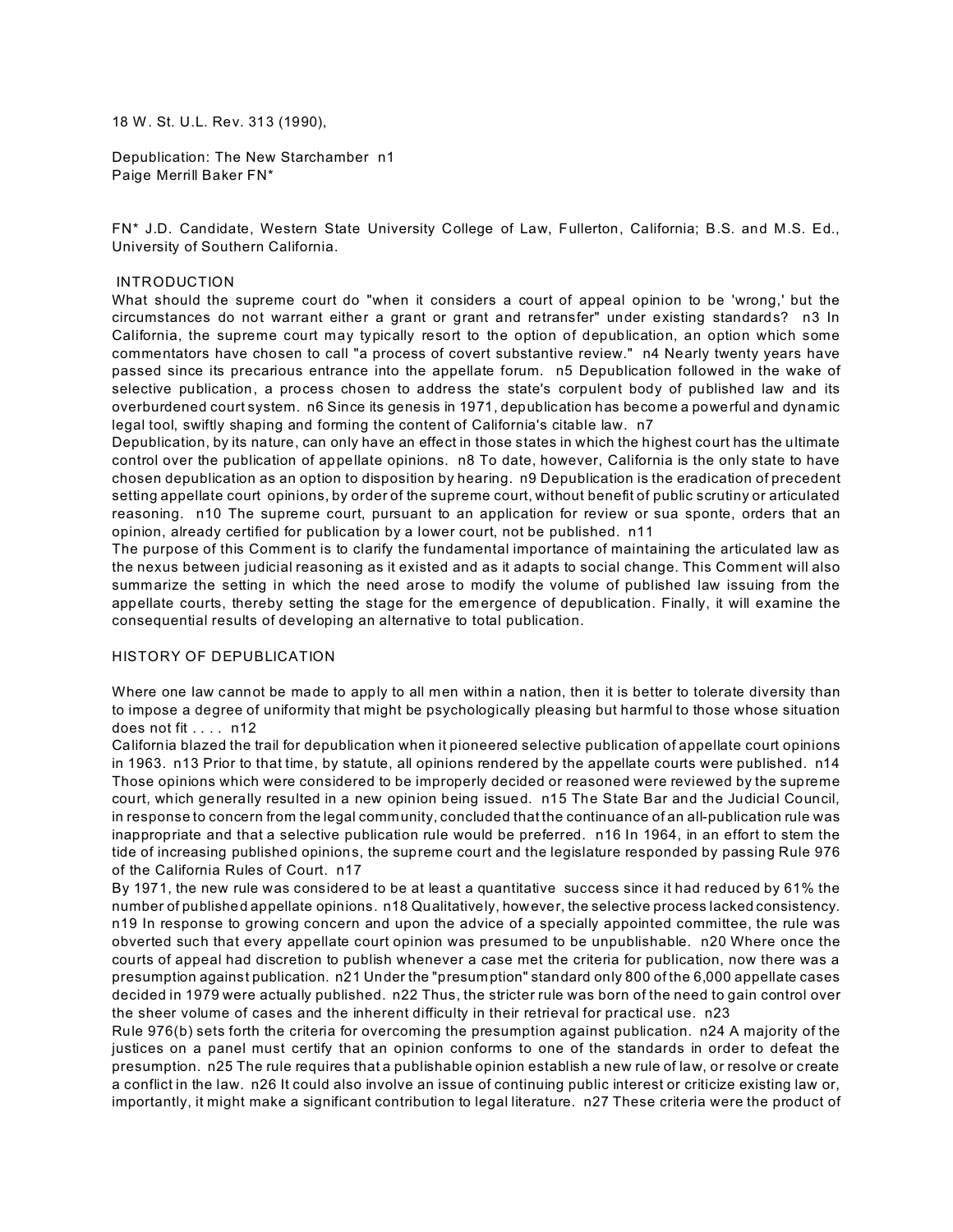the 1983 revision. In California today, selective publication remains the rule statement for that which is citable law. n28 Its integrity exists to the extent that it is properly applied by the justices or manipulated through its progeny - depublication. n29

From the advent of selective publication it was a short step for the supreme court to move to depublication. Where selective publication, by its terms, became "the law" of California, depublication allowed the supreme court to pluck from "the law" that fruit not to its liking. n30 The process was first used by the late Chief Justice Donald Wright in 1970. n31 Depublication became increasingly popular during Justice Rose Bird's tenure. n32 Justice Bird however, was a detractor of the process, dissenting often when the majority favored depublication. n33 The process rapidly gained favor and is now firmly established in the routine of the Lucas court. n34 During the Lucas court's first year, 1988, it depublished opinions at an alarming rate, far in excess of past courts. n35 At the same time, the grants of hearings, plummeted to an all-time low. n36 Not since 1975 had the supreme court granted so few hearings. n37 "As the court finds less time to write its own opinions it is increasingly resorting to depublication to prune and shape the law of California." n38 This process, so valuable to many and so practical to the court, is clearly here to stay. n39

# THE COMMON LAW DEPUBLISHED

He now sits down to com pose his opinion. Its function is to make his conclusion plausible, to justify it to the legal world and to society's conscience. He has before him a mass of precedents, concepts, principles . . . . He picks and chooses and combines as one would in weaving a rug, in painting a picture from colours on a palette, or in composing a symphony out of myriad possible notes. n40

Depublication, in its purest form, is founded in a common sense approach to two of the many problems facing the court. The first is the increasing volume of litigation. The second is the fact that many decisions issue from the courts of appeal with apparently faulty or erroneous reasoning which is inconsistent with supreme court views. n41 Thus, a swift and effective remedy so far has been one which obliterates the offending opinion from the physical body of the law, leaving the law shaped or molded into that which follows the court's reasoning. n42 Once an opinion is determined to be "publishable" or "not publishable", two bodies of law are in existence - those cases comprising the published body of law and those comprising the unpublished body of law. n43 Cases deemed unpublishable by the appellate courts were never destined to become a part of the fabric of articulated law n44 and are not a concern of this Comment. However, those opinions already certified for publication under selective publication criteria, which later fall prey to depublication orders, were indeed designed to illuminate, distinguish and clarify the law of this state. n45 For a brief period of time they accomplished this purpose, but in so doing they added confusion over which law had precedential effect in California. n46

Depublished opinions are cast, by way of supreme court mandate, into the functional obscurity of unpublished opinions. n47 Though found in the advance sheets for a short time following publication, they will be discarded when the bound volumes are issued. n48 The bound volumes will thereafter contain a page with only the case name and cite and a restatement of the depublication order. n49 As if to amplify the sub rosa nature of the procedure, even the order compelling depublication will soon vanish. n50 It is precisely this feature of the device which has caused it to be called "review by elimination." n51

The law, as we know it, does not exist in isolation nor can it be set apart from civilization as a whole. n52 It plays a role in our culture such that its influence can be measured by its effect on people. n53 The common law developed as an expression of those laws confirming the existence of a natural order and of those areas of our culture responding to free and conflicting behaviors. n54 The system reacts to an unwanted behavior by enacting new law and recording it so society will know the limits. n55 Behavior conforms either by reading that which was written or by imitating the behavior of those who have read it. n56 The common law is resilient and flexible, adjusting to society's needs by its own nature since it acts to enforce the customs and usages of the community. n57

In truth, then, we must look with caution and even suspicion at any convention which purports to artificially contrive the com mon law. The common law in California and many other states is only that law which has been selectively published. n58 Depublication then acts upon the law erasing those opinions which do not comport with supreme court views. n59 It is not essential that all legal discourse be aligned. n60 Disagreement is a function of serious legal thinking. n61 It is no secret that those opinions which are dissenting ones are often the precursor of the law to come. n62 Depublication has the effect of halting serious disagreement n63 which might rightfully have spawned a "taking of sides" reflective of society's custom and usage. n64 Depublication produces a ripple effect which may silence the voices of dissent. n65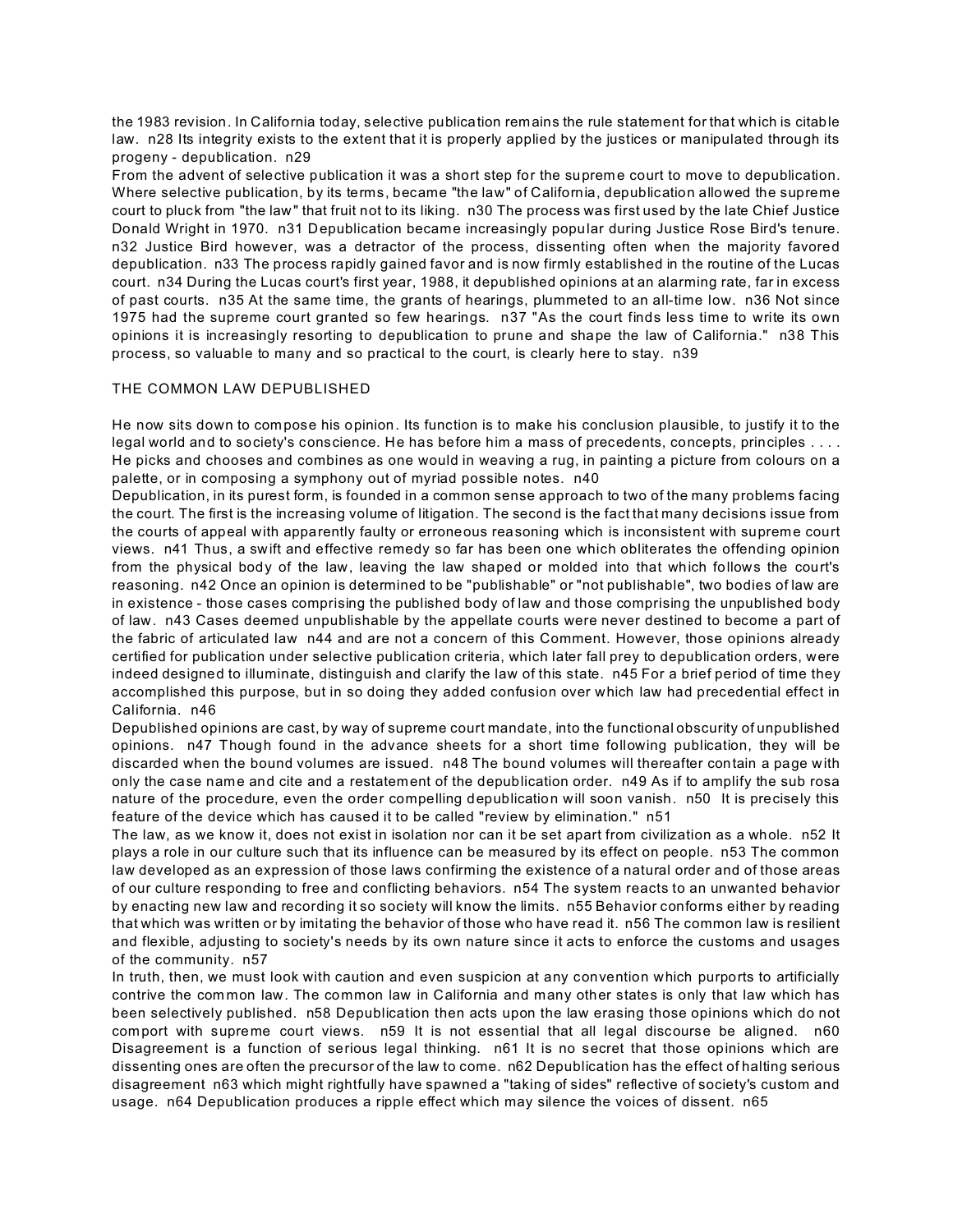Society, as we know it, is not particularly result oriented. We are, in fact, a means oriented society. n66 The common law chronicles the process of developing the law, preserving it to be shared with future generations. n67 Its value, whether for historic purposes or as trajectory for the future, has been undisputed and undisturbed until the emergence of depublication. n68 It is not essential that the judicial system work with procedural perfection, especially when the cost of such efficiency results in the reconfiguration of the common law in an effort to gain conformity. n69 Nor is it essential that the common law involve great clarity, "sometimes it involves a degree of opaqueness so that courts can gingerly feel their way along." n70 All authority has some benefit to those who decide the cases. n71 Whether it conflicts or conforms, it aids in evaluation. n72

Legislators therefore should not seek to impose excessive uniformity in our legal system. "Petty minds . . . are sometimes stricken with the idea of uprooting the existing nature of things in order to blueprint a new social and political order where exceptions have no place." n73 The common law, however, was never a "blueprint" of what the law must be, n74 nor did it ever produce unshakable certainty of result. n75 To the extent that certainty exists it involves matters of judgment, contrast and distinction. n76 In evaluating the effect of depublication on the com mon law it is important to keep in mind that one of the criteria for certifying an opinion as publishable is whether it resolves or creates a conflict in the law. n77 The creation of conflicting opinions among the appellate panels generally puts the supreme court on notice that the matter requires a review by that court--something more significant than erasure by depublication. n78 By eliminating conflict through erasure, the court prevents the pot from boiling over in a manner that would have signaled the need for intervention at the supreme court level. n79 Though the call for standards, and public knowledge of the reasons behind a depublication order has reached a clamorous note, the court has chosen to ignore all but the most recent token procedural requirements. n80

## THE NULLIFICATION OF PRECEDENT

Every judgment has a generative power it begets in its own image. Every precedent . . . has a directive force for future cases of the same or similar nature. n81

Two purposes are served by judicial decision making. First, to settle the particular dispute before the court, and second, to establish the law that will be used to decide other cases. n82 This method of settling present and future disputes is clearly preferred over the sanguinous alternatives of private warfare and dictatorial mandates. n83 While publication issues appear to address only the second purpose, it is predictably the first which underscores the need for the second. Without a patently discernible body of law, the adjudicatory process is relegated to confusion and economic inefficiency, n84 the very goals which Rule 976 was intended to remedy. n85

It is well settled that the doctrine of stare decisis is the predominant force in preventing the reckless decision of cases before the court. n86 Stare decisis "embodies the notion of judicial subservience to prior decisions or precedents." n87 The concept is critical to the integrity of the judicial system since it requires judges to be bound by judicial precedents, which act to limit their domain to law rather than politics. n88 It is intended that the principle of stare decisis prevent unnecessary litigation, in that most people will not seek to litigate well settled points of law. n89 It is clear then that "stare decisis depends upon the coherent [rather than piecemeal] development of decisional law." n90 Lawyers must be able to evaluate the decisions in similar cases, and be able to cite those cases as authority when they come before the court. n91 Such a format ensures that justice is dispensed evenhandedly. n92

When the decision was made to construct the content of California law through selective publication, that rule became "the primary determinant of the precedential value of the cases." n93 In California, therefore, the equation for precedence is selective publication plus depublication equals stare decisis.

Appellate decisions are, in large measure, a product of analogy. n94 By applying a settled standard to a novel situation, some guidance is expended to the extent that a rule can be applied. n95 A rule of law will be established when one principle is applied to a series of different factual settings. To assure that only the published body of law would be the source of law having stare decisis effect, the court passed rule 977 of the California Rules of Court. n96 While it does not explicitly prohibit the use of unpublished opinions per se, it does state that "they shall not be cited by a court or a party," thus effectively preventing their precedential value. n97 "Once the case is off the books, it has no precedential effect. For many clients this is just as desirable as obtaining Supreme Court review." n98

 Depublished opinions are similarly emasculated since the supreme court need not grant review to eliminate a published decision not to their liking but needs only order it depublished. n99 The combined effect of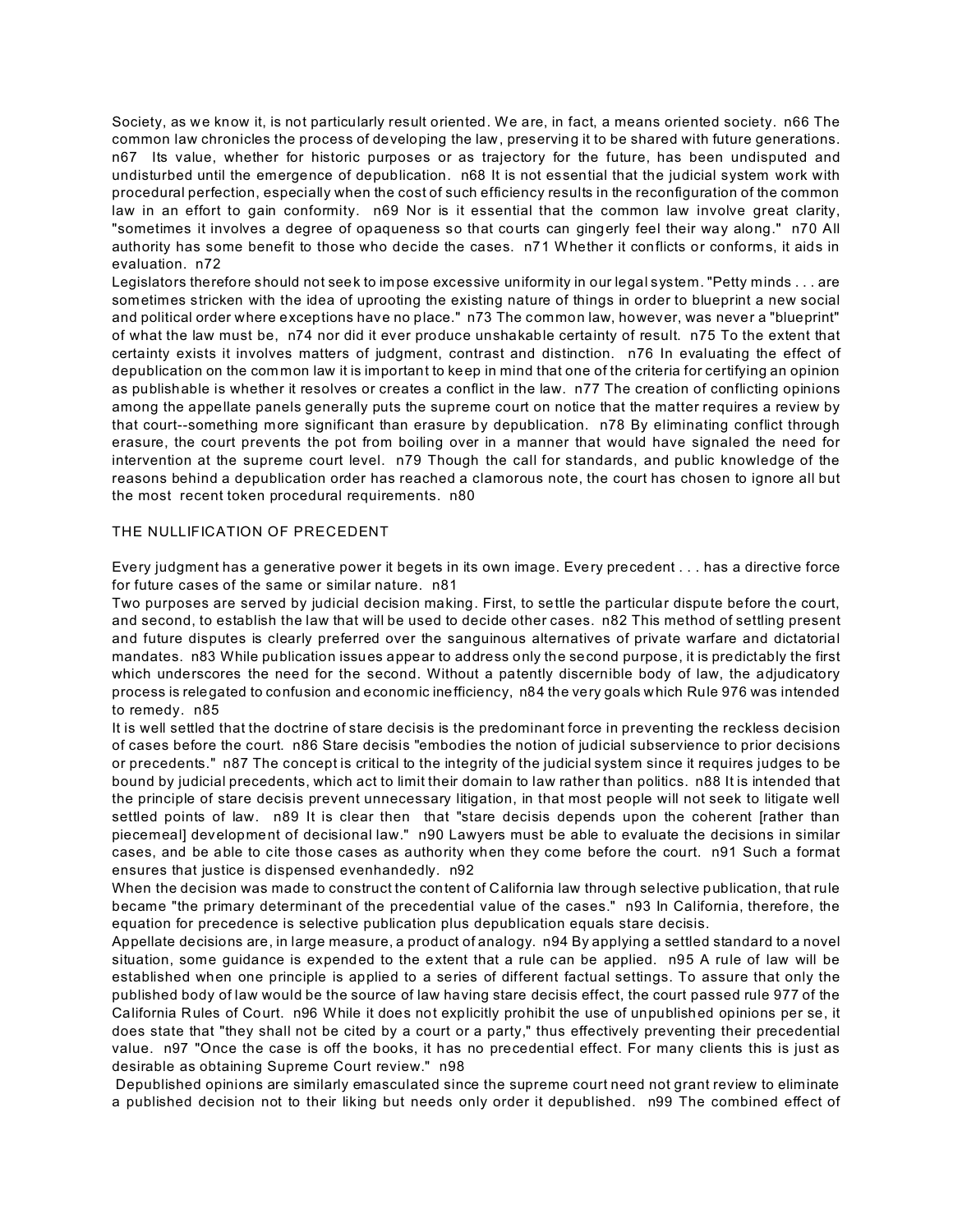selective publication, depublication, and the rule prohibiting the citation of any unpublished opinion, becomes a powerful lawmaking force. One need not stretch to conclude that the effect of such a force on California common law is staggering. It controls the development of the law from the origination of the published opinion, under strict guidelines, to its destruction under depublication without explanation. n100 This modern day "starchamber" compares strikingly with the ancient courts so named. They too were "enabled to proceed and act without regard for the common law, in secret session." n101 Depublication has been called a "'stronger' alternative than straight denial." n102 Not only does it eliminate a powerful precedential effect but it removes it from "the realm of judicial discourse, and therefor from the development of the common law." n103

## THE PREDATOR IN THE ADVERSARY PROCESS

There was an influence here, dominating perhaps, and surely patent and persuasive, which was exerted . . . from beginning to the end. n104

Certainly both the approach and reasoning of depublished opinions remains available to the diligent upon search. n105 There are, however, those who believe that the mere existence of depublished opinions has given rise to a group of lawyers who have been called "the cognoscenti." n106 They are a group of elite insiders among the appellate bar. n107 Law firms emphasizing appellate practice and others in specialized fields often have access to banks of unpublished opinions. n108 Lawyers with ready access to such sources, whether by luck or superior resources, may have secured an advantage over adversaries. n109 Such advantage is of obvious benefit in that they may use the favored reasoning of a judge or court before whom they appear if for no other reason than "language and rationale, while opposing counsel is unaware of the opinion's existence." n110 "With the justices now depublishing more court of appeal opinions than the publishing of their own opinions, lawyers who closely follow what is being depublished have a stronger reading of the court's pulse than those who merely parse the published opinions." n111 This has a ricochet effect on the appellate panel whose opinion was depublished. Often the sharpest declines in publication are found in those districts targeted for depublication, making them less likely to find the same result again. n112

The cognoscenti element has been encouraged by the whole nether world of the depublication process. n113 Part of the result has been the production of two kinds of lawyers: "the uninitiated ordinary practitioner who keeps up with the advance sheets and knows only what he reads there and the specialist - insider, [the cognoscenti] who collects unpublished opinions in his field as well, and who therefore possesses a special insight into the thinking of the intermediate appellate courts." n114

Consider then, the newly established Rule of Court, Rule 979, which declares that depublication "shall not be deemed an expression of opinion of the Supreme Court." n115 This can be read to imply that the court has been made aware of the cognoscenti and it seeks to limit speculation as to how that group interprets depublication.

 With increasing frequency some of these lawyers are attempting "to influence the court's decision to depublish appellate [opinions] by filing mini-briefs or organizing letter writing campaigns." n116 Such forms of communication violate accepted standards of fairness. n117 In a recent opinion, Justice Peterson of the First District Court of Appeal expressed his outrage at these campaigns declaring that ". . . [a] trial judge would be shocked to imagine that counsel not representing parties to the litigation, and not having become amici curiae, could with impunity press their unsolicited views on him concerning an undecided but submitted matter." n118 In refusing to take judicial notice of such ex parte communications, he directs attention to the conflict before the courts. What form of communication, if any, is proper, and where does it cease to be merely informative and, instead, becomes lobbying for law? n119

Often a request for depublication will accompany a petition for hearing by the supreme court. n120 It will be requested as an alternative to a grant of review in the likely event that review is denied. n121 When a depublication request occurs through this process it is of course served on all parties to the matter, and to the appellate division which authored the opinion. n122 This effectively provides notice to all interested parties. n123 It has been suggested that where depublication requests do not accompany a request for hearing they should be served on all interested parties as a matter of courtesy. n124 Depublication, however, has no structural requirements calling for public notice of the petition received prior to the rendering of a decision as to that issue. n125 This conflict arises most notably where the petition for depublication is generated by a third party, a stranger to the pending matter. n126

It is a matter of law that judicial proceedings are public in nature and that non-parties interested in the outcome may submit arguments upon their acceptance as amici curiae. n127 But there must be acceptance by the court. The rules specifying the procedure and limits are clear. n128 Letters to the court, then, are considered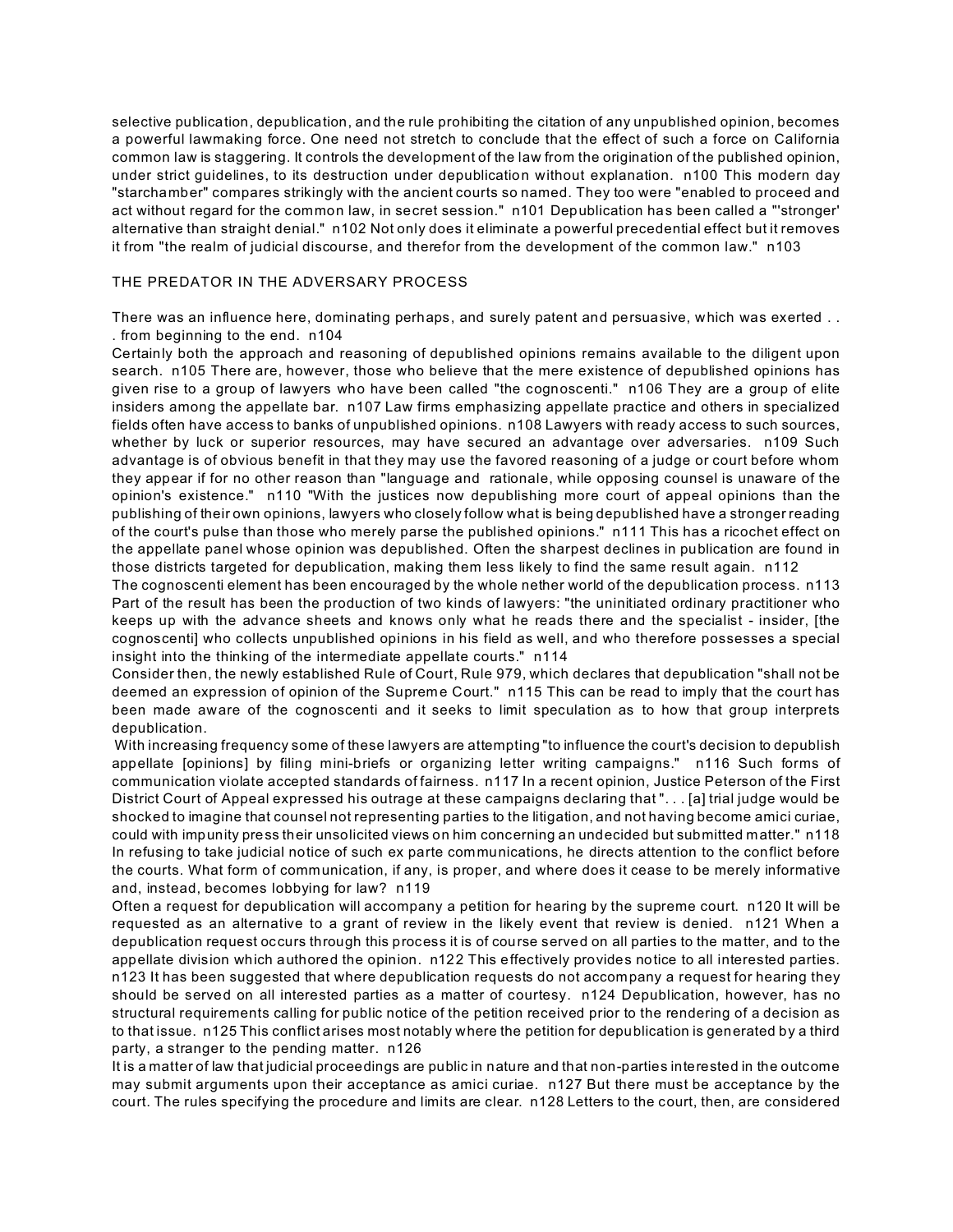proper where the person or entity has been granted such permission. n129 Often such standing will be accorded to special interest groups representing significant segments of society. n130 "As a tactical matter, amicus briefs are frequently filed when counsel wishes the importance of an issue to be emphasized to the court." n131 Counsel may solicit amici curiae to appear before the appellate or supreme courts. n132 It may be determined by counsel that a presentation on the economic or political impact of the decision will prove a valuable influence on the court. n133 But, the letter writing campaigns of concern, such as the one in Gardner v. Charles Schwab & Co., n134 involved bare ex parte communication, intended to persuade or gain advantage. n135 Often from strangers to the litigation, these letters are advancing an interest of the senders. n136 There is no provision in the rules permitting ex parte communication on a pending matter. n137 The court in Gardner concluded that such communication violated Canon 3A of the California Code of Judicial Conduct prohibiting ex parte communication unless authorized by law. n138 At a minimum it offends the perceived sanctity of the courtroom and undermines public confidence in the judicial system. n139

While amicus curiae letters and other letters urging supreme court review both appear to require notice to interested parties, in the past, "letters that merely urge the court to hear the case are treated as correspondence, with the clerk distributing a copy to each justice. These letters are not filed." n140 The implication was clear; if they were not filed they were not records of the court. If they were not records of the court they did not require notice to interested parties, a fundamental safeguard of due process. n141 The revised rule requires notice to all parties. n142 After twenty years of circular argument, its time has come.

 What effect, if any, does ex parte communication have on depublication? Without a reasoned statement regarding depublication, it remains unknown. n143 It is known, however, that letters to the justices which set forth facts and argue for depublication are not kept in the court files "because they do not conform to court rules for briefs." n144 The inference is made that supreme court justices may read and even consider arguments of a potentially biased or partisan nature, made outside of the accepted appellate procedure. n145 The fact that these documents, by their failure to conform, do not become a part of the court file, only encourages this type of ex parte communication with the court. n146 Their absence in the record leaves the highest court in California subject to speculation that extraneous influence was brought to bear on submitted but undecided matters such as encouraging depublication of an opinion as an alternative to a grant or denial of review. n147

Who then are the would-be predators in the adversary process? Generally, they are those lawyers who have become experts at engineering the depublication of an opinion. n148 Today, "any lawyer who practices appellate law who isn't fully familiar with the [depublication] process shouldn't be practicing this law at all .. . . It's that important." n149 Often these depublication specialists are representing large institutional litigants with broad-based economic or social concerns like the insurance industry. n150 When they see an opinion published which does not favor their clients they organize the filing of amicus letters, zeroing in on those points of law least favored by the supreme court as justification for urging depublication. n151 Non-party litigators concerned with the precedential effect will even look at portions of the opinion which are not part of the holding and successfully urge depublication on the premise that this type of ruling would open the flood gates to future litigation. n152

A minority of lawyers support this procedure as the best means available to deal with the backlog of problems facing the court. n153 Attorneys favoring it herald it as an indispensable tool in aiding their clients, n154 and at least one appellate firm "brags about the cases it has gotten decertified. n155 Often, published opinions will have a devastating impact on clients. n156 Generally, these clients are institutional litigants with a primary goal of preventing adverse case law from ever having a destructive precedential effect on their interests. On balance, it must be noted that the matters they seek to erase also have the potential for economic devastation as to individual litigants. It is the individual litigant who shoulders the burden of a precedent which favors big business interests. n157 "A lawsuit devours the tillage of the poor but some men perish for lack of a law court." n158

As one proponent of the procedure opined, "every litigant seeks to shape the law to meet its own interests. That is in the nature of the adversary system. Every group has an interest in obtaining decertification of opinions which adversely affect its interests. That is in the nature of the litigation process." n159

### **CONCLUSION**

I say it and methinks I have undertaken this work with no other view than to prove it. n160

The depublication process is unique to California, but its significance goes well beyond the California courtroom. It is an example of a system reacting to a pressing problem. n161 While selective publication, in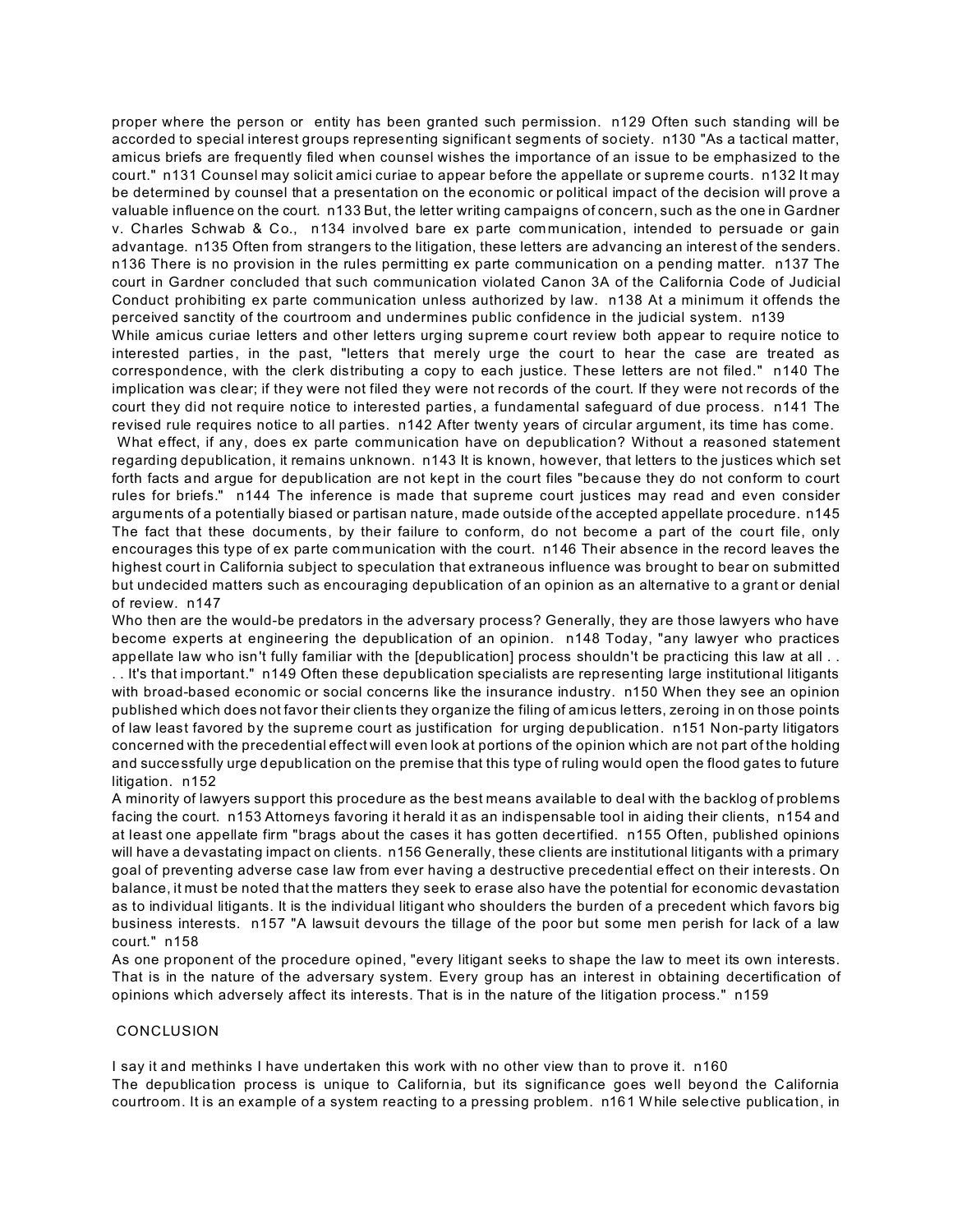theory, has had the bromidic effect which was sought, it has also enticed passivity to what has become, if you will, censorship of the law through depublication. n162 As one political scientist views it: "It should sensitize us to the question of whether proposals intended to make the courts work more efficiently are not in effect creating a new form of 'lawmaking'." n163 California is the only state which allows its highest court to obliterate the opinions of the intermediate courts without a full hearing on the merits. n164 Neither the federal court system nor the United States Supreme Court use a com parable device to shape the law. This impossibly canted remedy raises questions as to the propriety of the California Supreme Court having the final say over the "correctness" of all decisional law. n165 If it is true that the power to decide finally is the power to decide incorrectly, then our concern must focus on to whom the power to decide has been given. n166 Depublication has slipped rather quietly into acceptance by most of the supreme court justices of the last twenty years. n167 Its full effect will probably never be known since it has erased the evidence of what might have been. However, its lawmaking effect will be felt by those unlucky enough to be caught in lengthy litigation by powerful adversaries and institutional litigants who are adept at depublication.

## **FOOTNOTES:**

n1 Star Chamber: 1) formerly, an English court made up of councilors appointed by royal authority, which met in secret session without a jury, used torture to force confessions, and handed down arbitrary judgments that were extremely severe: abolished in 1641; 2) any tribunal, investigating body, etc. similarly unjust, arbitrary and inquisitorial. WEBSTER'S DELUXE UNABRIDGED DICTIONARY 1774 (2d ed. 1983).

n2 Mentschikoff & Stotzky, Law-The Last of the Universal Disciplines, 54 U.CIN. L. REV. 695, 708 (1986).

n3 Grodin, The Depublication Practice of the California Supreme Court, 72 CALIF. L. REV. 514, 520 (1984).

n4 Gerstein, "Law by Elimination:" depublication in the California Supreme Court, 67 JUDICATURE 292, 298 (1984).

n5 B. WITKIN, MANUAL ON APPELLATE COURT OPINIONS § 582, at 573 (1977). The late Chief Justice Donald Wright was the first to use it in 1971 pursuant to the Court's constitutional power. It was not until 12 years later, in 1983, that the practice was supported by a rule of court when rule 976(c)(2) was passed. The rule stated that "An opinion certified for publication shall not be published . . . on an order of the Supreme Court to that effect." Id. at 574.

n6 Gerstein, supra note 4, at 298.

n7 Carrizosa, Making the Law Disappear, CAL. LAW., Sept. 1989, at 65. "Depublication has emerged as one of the most effective yet covert ways of molding California law." Id.

n8 See B. WITKIN, supra note 5, at 35.

n9 Gerstein, supra note 4, at 298. See also Weaver, The Precedential Value of Unpublished Judicial Opinions, 39 MERCER L. REV. 477, 478 n.7 (1988).

n10 Biggs, Decertification of Appellate Opinions: The Need for Articulated Judicial Reasoning and Certain Precedent in California Law, 50 S. CAL. L. REV. 1181, 1181 (1977).

n11 Id. at 1186.

n12 C. MONTESQUIEU, THE SPIRIT OF LAWS 372 (1977).

n13 9 B. WITKIN, CALIFORNIA PROCEDURE § 578, at 569-70 (3d ed. 1985). "Pursuant to its statutory authority, the Supreme Court adopted rule 976 in 1964, and since that time, the publication of opinions of the court of appeal and appellate department of the superior court has been on a selective basis." Id. at 570. See also Derevan, Depublication and its Mysteries: A Primer, ORANGE COUNTY LAW., Nov. 1989, at 16-17.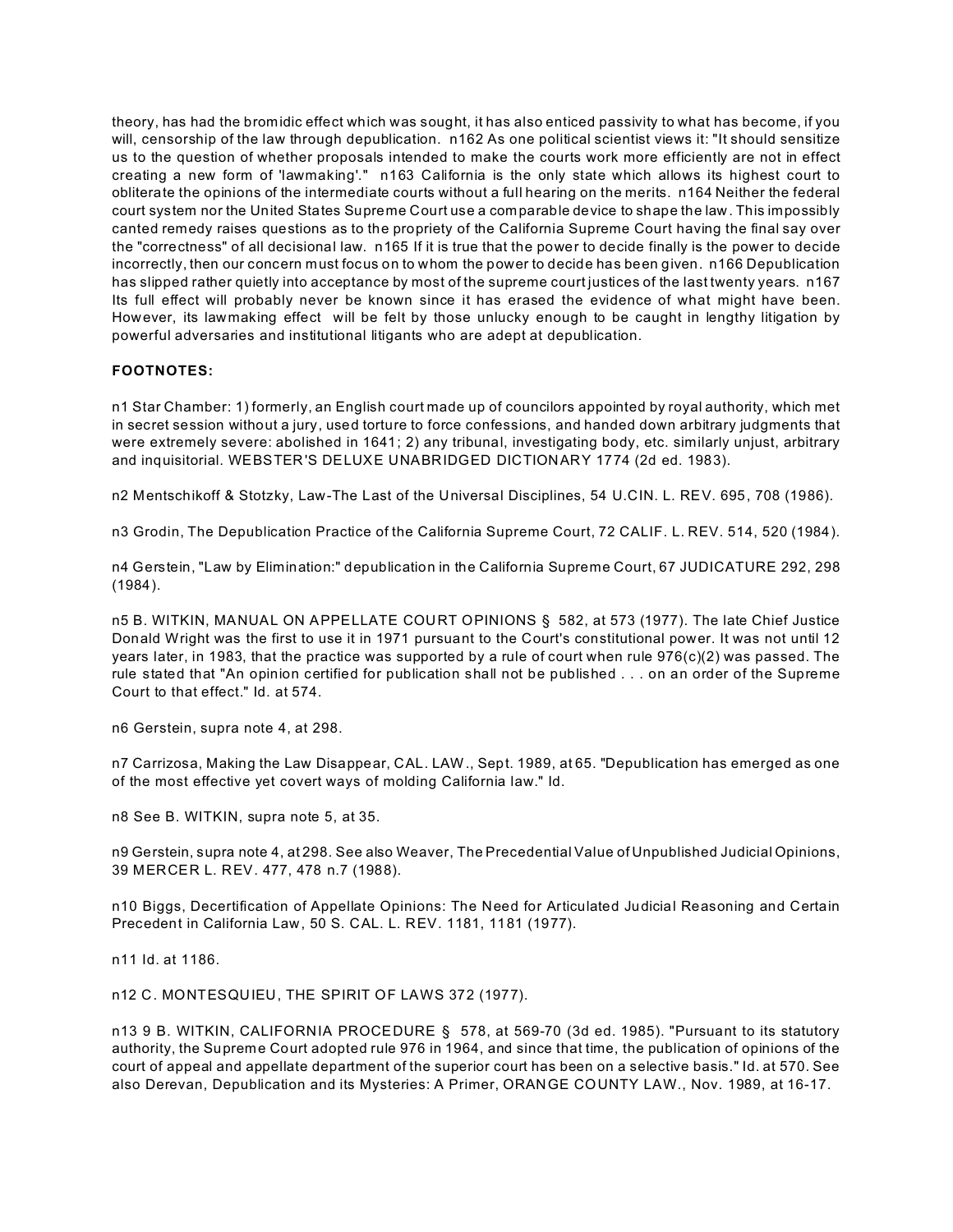n14 Gerstein, supra note 4, at 295.

n15 Biggs, Censoring the Law in California: Decertification Revisited, 20 HASTINGS L.J. 1577, 1581 (1979) [hereinafter Censoring the Law].

n16 9 B. WITKIN, supra note 13, § 578, at 570.

n17 Kanner, The Unpublished Appellate Opinion: Friend or Foe? 48 CAL. ST. B.J. 377, 388 (1973).

n18 9 B. WITKIN, supra note 13, § 578, at 570.

n19 Id.

n20 Report of the Appellate Court's Committee on Proposed Rules for Publication of Appellate Court Decisions, Staff Attorney's Report, Mar. 3, 1980, at 1-2, [hereinafter Staff Attorney's Report]. See also Kanner, supra note 17, at 388.

n21 Kanner, supra note 17, at 388.

n22 Staff Attorney's Report, supra note 20, at 1.

n23 Appellate Court's Committee Report, Feb. 9, 1980, at 9 [hereinafter Committee Report]. If all of the opinions for the 6000 cases decided in 1979 were published, the space required to house the bound volumes would have been five times greater, or the difference between 12 volumes and 60 volumes. Staff Attorney's Report, supra note 20, at 1.

n24 Staff Attorney's Report, supra note 20, at 2.

n25 9 B. WITKIN, supra note 13, § 579, at 571-72. See also Uelmen, Depublication, L.A. LAW., Aug.-Sept. 1990, at 49.

n26 Rule 976(b) of the CAL. RULES OF COURT which states:

(b) [Standards for publication of opinions of other courts] No opinion of a Court of Appeal or an appellate department of the superior court may be published in the Official Reports unless the opinion:

(1) establishes a new rule of law, applies an existing rule to a set of facts significantly different from those stated in published opinions, or modifies, or criticizes with reasons given, an existing rule;

(2) resolves or creates an apparent conflict in the law;

(3) involves a legal issue of continuing public interest; or

(4) makes a significant contribution to legal literature by reviewing either the development of a common law rule or the legislative or judicial history of a provision of a constitution, statute or other written law.

n27 Id.

n28 Carrizosa, supra note 7, at 65.

n29 Id.

n30 Grodin, supra note 3, at 514-15.

n31 Carrizosa, supra note 7, at 65.

n32 Id.

n33 Id. at 65.

n34 Id.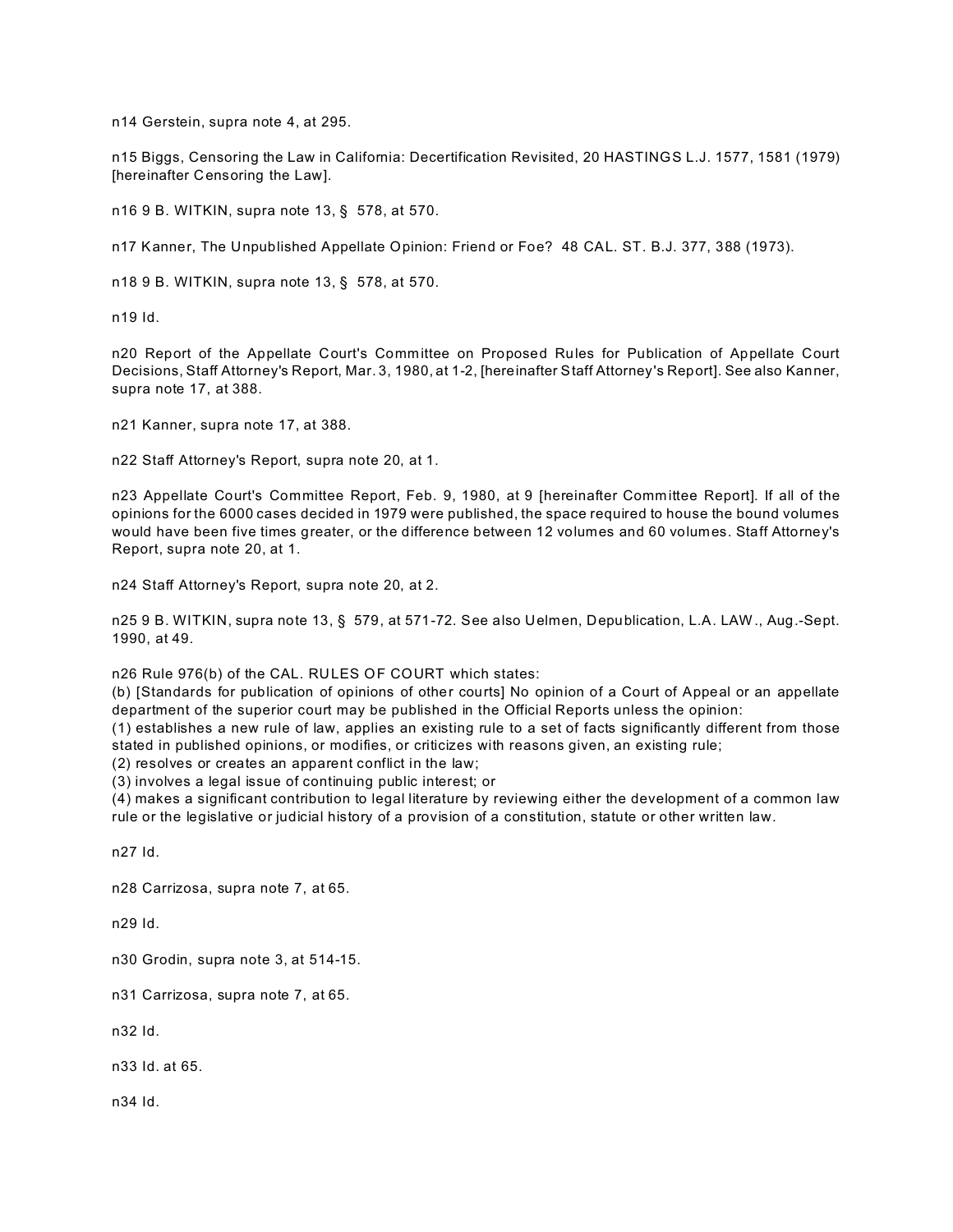n35 Uelmen, Mainstream Justice, CAL. LAW., July 1989, at 40 [hereinafter Mainstream Justice]. The increased use of depublication by the court is directly related to a drop in the grants of hearing. During its first year (1987-88) the Lucas court depublished 126 cases - 76 civil and 50 criminal. Concurrently the court granted a hearing to 204 (145 civil and 59 criminal). During the preceding 10 years the court averaged 268 grants of hearing per year. During the court's 1988-1989 year the total depublished climbed to 142 cases (98 civil and 44 criminal). During their 1989-1990 year depublication orders dropped to 117 cases (61 civil and 56 criminal). Correspondingly, grants of hearing also dropped precipitously to 80 (50 civil and 30 criminal). See also Uelmen, supra note 25, at 55.

n36 Mainstream Justice, supra note 35, at 37.

n37 Id.

n38 Id.

n39 See generally Grodin, supra note 3. See also Derevan, supra note 13, at 18.

n40 B. LEVY, CARDOZO AND FRONTIERS OF LEGAL THINKING, WITH SELECTED OPINIONS 84 (rev. ed. 1969). A modern day judge's reflection of this view is encompassed in the following statement: "I work in the vineyards of the law. . . .I work as an artist who paints interesting and provocative canvasses so that this world can share the law." Transcript of Telephone Interview with Judge Howard B. Weiner, 4th Dist. Court of Appeal (May 30, 1990) (on file at the Law Review Office of Western State University College of Law) [hereinafter Weiner interview].

n41 Grodin, supra note 3, at 514-15.

n42 Gerstein, supra note 4, at 298.

n43 Kanner, supra note 17, at 388. It is important to make a distinction among the three categories of opinions as they relate to the rules of publication. Unpublished opinions are those opinions which were not certified for publication by the Appellate panel. They may not be cited in court to establish precedent pursuant to Rule 977 of the California Rules of Court. Published opinions were certified as publishable thus complying with one of the standards required to defeat the presumption against publication. Depublished opinions derive from the category of published opinions but because of the mandate to strike their publication, they join the ranks of unpublished opinions. See CAL. RULES OF COURT, Rule 976(b), 976(c)(1)(2), and 977(a).

n44 Silverman, The Unpublished Opinion in California, 51 CALIF. ST. B.J., Jan. 1976, at 40. "The unpublished opinion is written by a judge who knows it will not be published." Id.

n45 See Wiener interview, supra note 40.

n46 Biggs, supra note 10, at 1191-92.

n47 9 B. WITKIN, supra note 13, § § 582-83.

n48 Id. § 582, at 573-74.

n49 See, e.g., Davis v. State Farm, 214 Cal. App. 3d 227, (1989) (depublished by order of the California Supreme Court, Dec. 14, 1989) (notation in bound volumes, full text available in the advance sheets only).

n50 Gerstein, supra note 4, at 298.

n51 Id.

n52 K. LLEWELYN, BRAMBLE BUSH 126 (1st ed. 8th printing 1985).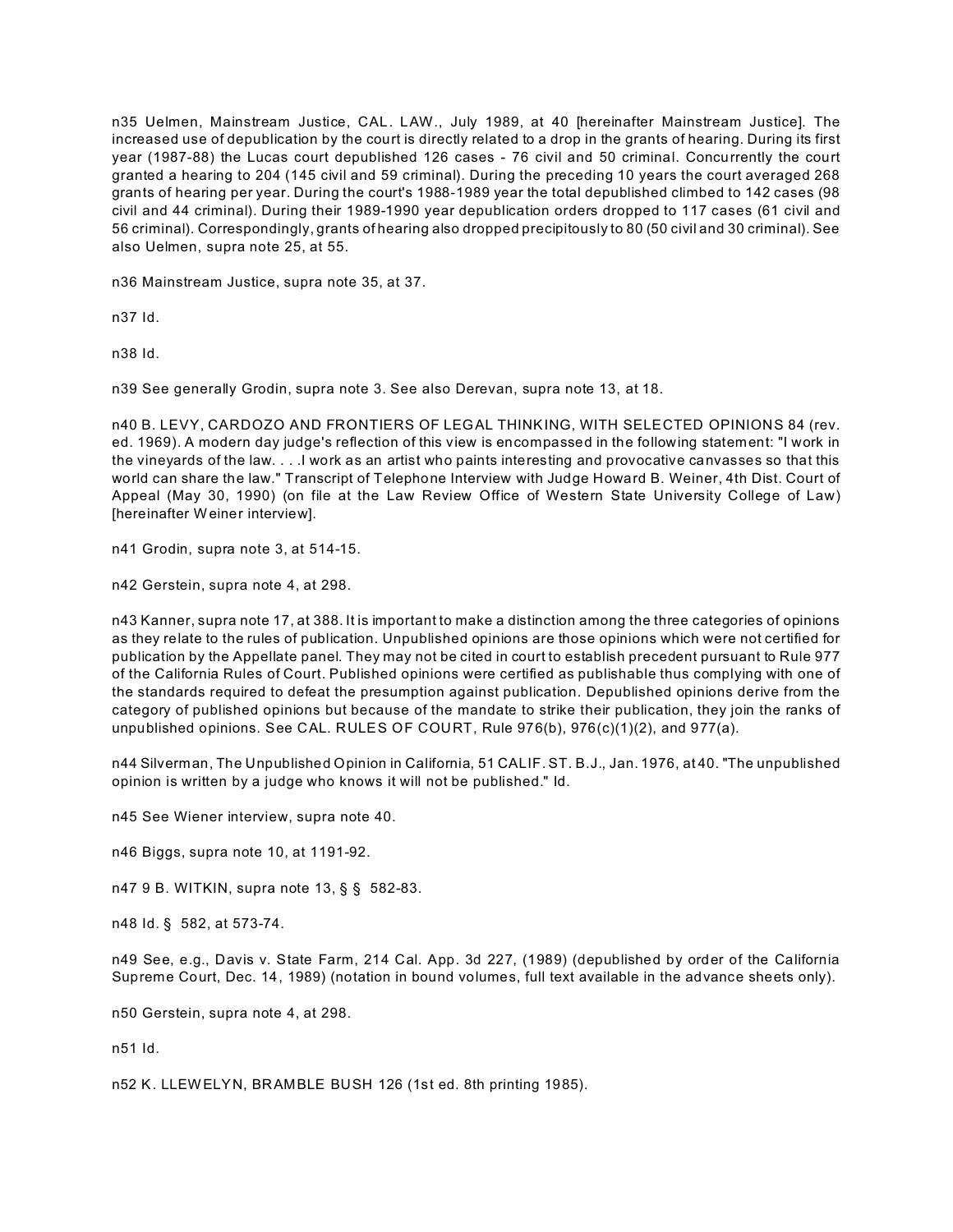n53 Id.

n54 Id. at 128-30.

n55 Id. at 72.

n56 Silverman, supra note 44, at 34.

n57 BLACK'S LAW DICTIONARY 144 (5th ed. paperback 1983).

n58 See generally Gerstein, supra note 4, at 295.

n59 See Grodin, supra note 3, at 514-15.

n60 See Carrizosa, supra note 7, at 66.

n61 Id.

n62 K. LLEWELYN, supra note 52, at 69.

n63 Carrizosa, supra note 7, at 66 (quoting from an interview with Bernard Witkin).

n64 Leflar, Sources of Judge Made Law, 24 OKLA L. REV 323-24 (1971).

n65 See Weiner interview, supra note 40.

n66 Id.

n67 Id. Judge Weiner expresses concern for the supreme court's use of depublication. Posing a rhetorical question, he asks whether the court really appreciates the common law any longer.

n68 See K. LLEWELYN, supra note 52, at 74.

n69 See Carrizosa, supra note 7, at 66.

n70 Id.

n71 Id.

n72 Id.

n73 C. MONTESQUIEU, supra note 12, at 372.

n74 See K. LLEWELYN, supra note 52, at 76.

n75 Id.

n76 Id.

n77 See Rule 976(b)(2), supra note 26. This rule expressly requires that courts of appeal publish those cases which criticize existing law. Id. "Yet, from the outset, the supreme court has depublished opinions that were sharply critical of existing law (in whose making the supreme court had a hand)." Kanner & Uelmen, Random Assignment, Random Justice, L.A. LAW., Feb. 1984, at 14.

n78 See Kanner & Uelmen, supra note 77, at 16.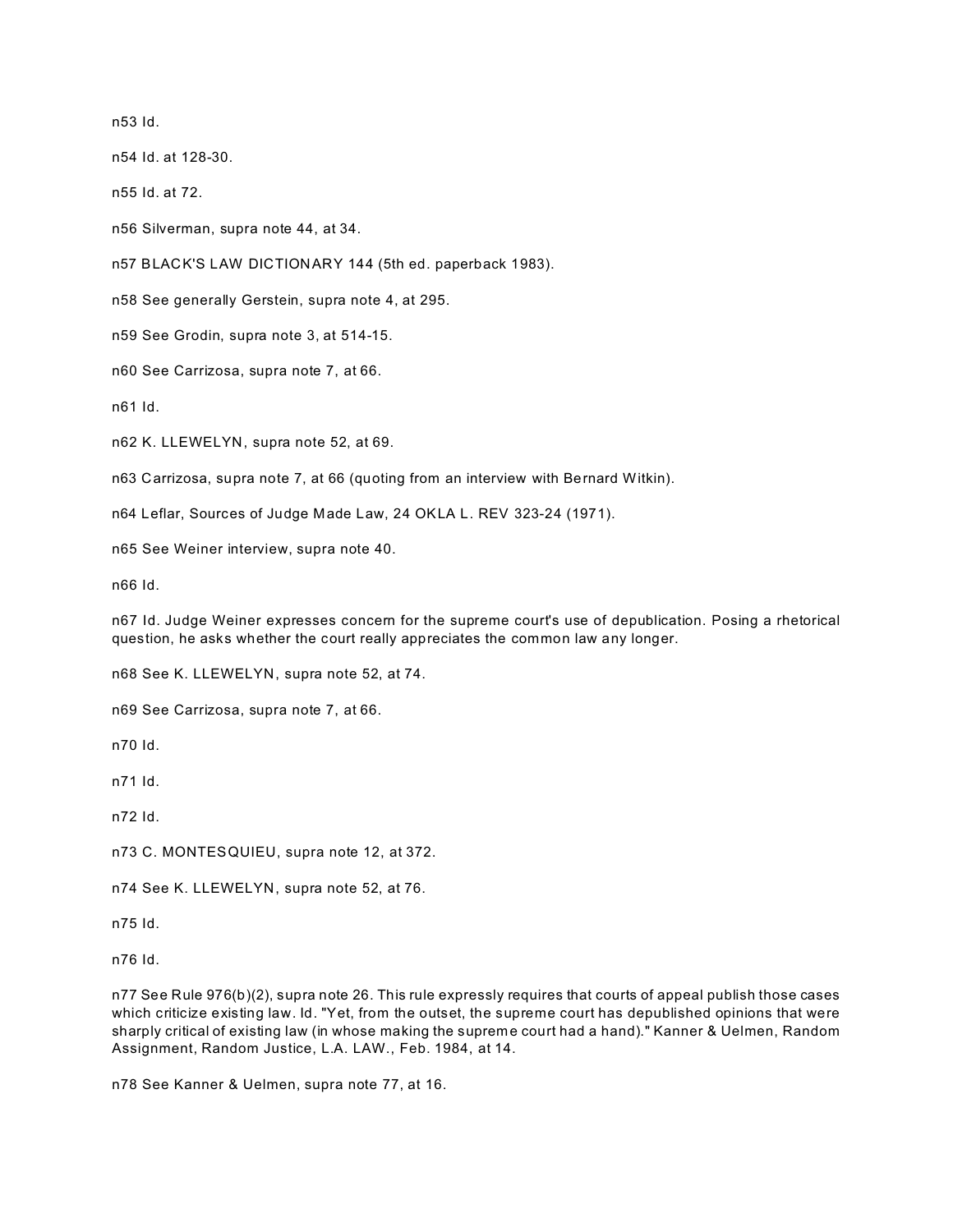n79 See MANUAL ON APPELLATE COURT OPINIONS § 18, at 29 (1977).

n80 See generally Law and Motion, CAL. LAW., Aug. 1990, at 18.

n81 B. CARDOZO, THE NATURE OF THE JUDICIAL PROCESS 21-22 (1921).

n82 Leflar, supra note 64, at 319. See also Mentschikoff & Stotzky, supra note 2, at 706.

n83 Mentschikoff & Stotzky, supra note 2, at 706.

n84 Advisory Council for Appellate Justice, Standards For Publication of Judicial Opinions, app. I at 22.

n85 See Gerstein, supra note 4, at 294-95.

n86 Stare Decisis: to abide by or adhere to, decided cases. Policy of courts to stand by precedent and not to disturb settled point . . . . Doctrine that, when court has once laid down a principle of law as applicable to a certain state of facts, it will adhere to that principle, and apply it to all future cases, where facts are substantially the same . . . . Under doctrine a deliberate or solemn decision of court made after argument on question of law fairly arising in the case, and necessary to its determination, is an authority, or binding precedent in the same court, or in other courts of equal or lower rank in subsequent cases where the very point is again in controversy. BLACK'S LAW DICTIONARY 1577 (4th ed. 1968).

The California Supreme Court has held: "Under the doctrine of stare decisis, all tribunals exercising inferior jurisdiction are required to follow decisions of courts exercising superior jurisdiction. Otherwise, the doctrine of stare decisis makes no sense. The decisions of this court are binding upon and must be followed by all the state courts of California." Auto Equity Sales, Inc. v. Superior Court, 57 Cal.2d 450, 455, 369 P.2d 937, 939- 40, 20 Cal. Rptr. 321, 323-24 (1962).

n87 Kairys, Legal Reasoning, in THE POLITICS OF LAW, A PROGRESSIVE CRITIQUE 11 (D. Kairys ed. 1982).

n88 See generally id.

n89 Seligson & Warnlof, The Use of Unreported Cases in California, 24 HASTINGS L.J. 37, 50 (1972).

n90 Censoring the Law, supra note 15, at 1581.

n91 Gerstein, supra note 4, at 295.

n92 Id.

n93 Censoring the Law, supra note 15, at 1581.

n94 Staff Attorney's Report, supra note 20, at 3.

n95 Id.

n96 CAL. RULES OF COURT, Rule 977. Citation of Unpublished Opinions Prohibited; Opinions Ordered Published By Supreme Court

(a) [Unpublished opinions] An opinion that is not ordered published shall not be cited or relied on by a court or a party in any other action or proceeding except as provided in subdivision (b).

(b) [Exceptions] Such an opinion may be cited or relied on:

(1) when the opinion is relevant under the doctrines of law of the case, res judicata, or collateral estoppel; or (2) when the opinion is relevant to a criminal or disciplinary action or proceeding because it states reasons for a decision affecting the same defendant or respondent in another such action or proceeding.

(c) [Citation procedure] A copy of any opinion citable under subdivision (b) shall be furnished to the court and all parties by attaching it to the document in which it is cited, or, if the citation is to be made orally, within a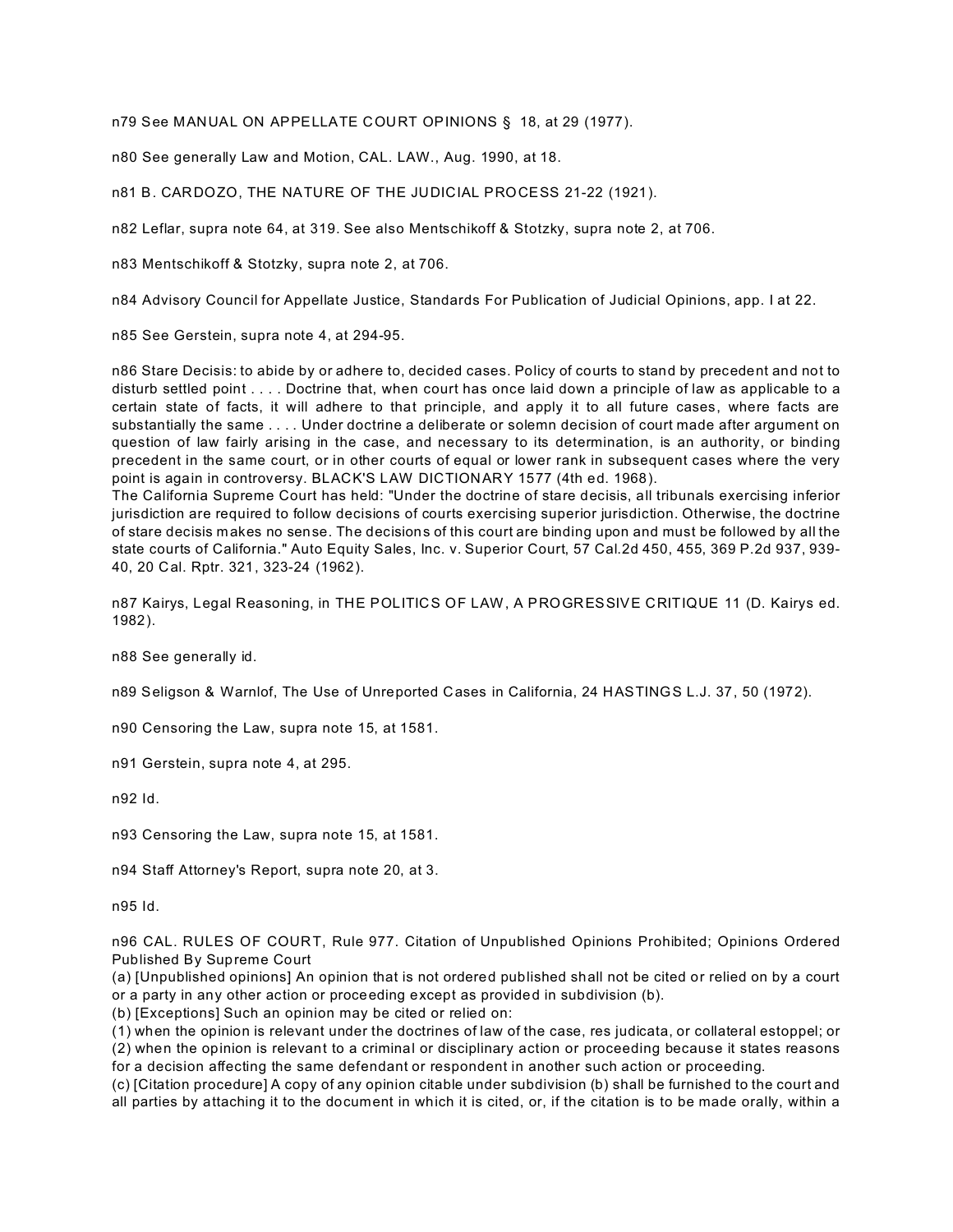reasonable time in advance of citation.

(d) [Opinions ordered published by Supreme Court] An opinion of the Court of Appeal ordered published by the Supreme Court pursuant to rule 976 is citable. (footnote omitted)

n97 Id.

n98 See letter from attorney Ellis Horvitz to Author, (Mar. 27, 1990) (on file at the Law Review Office of Western State University College of Law) [hereinafter Horvitz letter]. The reference to clients, in this context, is generally reflective of institutional litigants. Such institutional litigants are often positioned as defendants in matters where the plaintiff is a sole individual seeking a remedy for a loss suffered. The potential dollar loss of the particular judgment is not as damaging to the defendant as a bad precedent will be. In contrast, most individual litigants are concerned with the result of the matter before the court and not its precedential significance.

n99 See Uelmen, supra note 25; see also Mainstream Justice, supra note 35, at 40.

n100 See generally Uelmen, supra note 25.

n101 THE WORLD BOOK DICTIONARY 2042 (1987).

n102 Grodin, supra note 3, at 523.

n103 Id.

n104 B. LEVY, supra note 40, at 184 (rev. ed. 1969) (citing Globe Woolen Co. v. Atica Gas Electric, 224 N.Y. 483, 121 N.E. 378 (1918)).

n105 See Kanner, supra note 17; see also Uelmen, supra note 25, at 49.

n106 Uelman, supra note 25, at 49.

n107 Id.

n108 Committee Report, supra note 23, at 9.

n109 Id.

n110 Id. at 9-10. See also Kanner, supra note 17, at 390.

n111 Uelman, supra note 25, at 49.

n112 Uelmen, Losing Steam, CAL. LAW., June 1990, at 43 [hereinafter Losing Steam.] See also Uelmen, supra note 25, at 51.

n113 Uelman, supra note 25, at 49.

n114 Id.

n115 CAL. RULES OF COURT, Rule 979. Requesting Depublication of Published Opinions.

(a) [Request procedure] A request by any person for the depublication of an opinion certified for publication shall be made by letter to the Supreme Court within 30 days after the decision becomes final as to the Court of Appeal. Any request for depublication shall be accompanied by proof of mailing to the Court of Appeal and proof of service to each party to the action or proceeding. The request shall state concisely reasons why the opinion should not remain published and shall not exceed 10 pages.

(b) [Response] The Court of Appeal or any person may, within 10 days after receipt by the Supreme Court of a request for depublication, submit a response, either joining in the request or stating concisely reasons why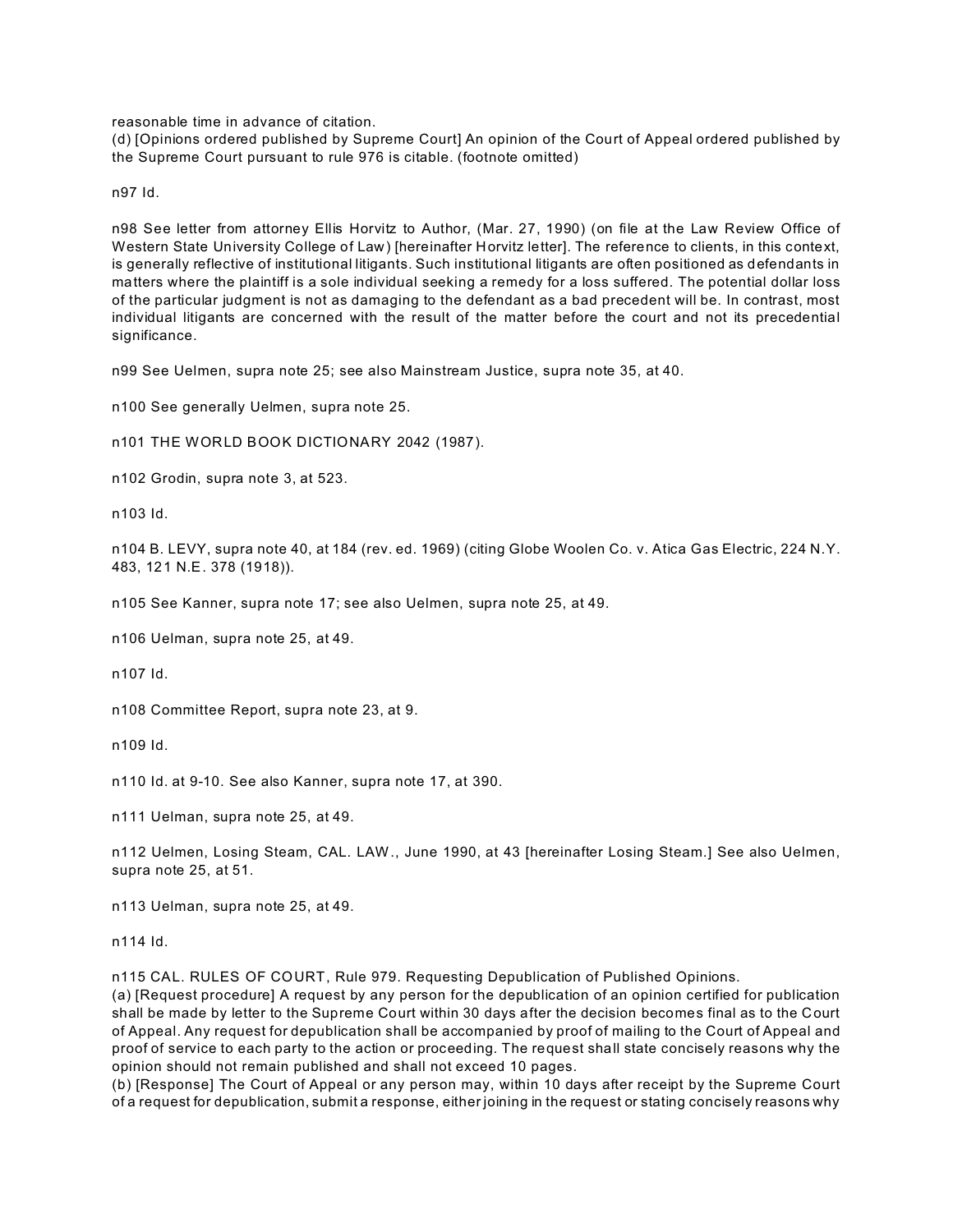the opinion should remain published. Any response shall not exceed 10 pages and shall be accompanied by proof of mailing to the Court of Appeal, and proof of service to each party to the action or proceeding, and person requesting depublication.

(c) [Action by Supreme Court] When a request for depublication is received by the Supreme Court pursuant to subdivision (a), the court shall either order the opinion depublished or deny the request. The court shall send notice of its action to the Court of Appeal, each party, and any person who has requested depublication. (d) [Limitation] Nothing in this rule limits the court's power, on its own motion, to order an opinion depublished. (e) [Effect of Supreme Court order for depublication] An order of the Supreme Court directing depublication of an opinion in the Official Reports shall not be deemed an expression of opinion of the Supreme Court or of the correctness of the result reached by the decision or of any of the law set forth in the opinion.

n116 See Uelmen, supra note 25, at 49.

n117 Gardner v. Charles Schwab & Co., 217 Cal. App. 3d 1303, 1328, 267 Cal. Rptr. 326, 341 (1990) (depublished by order of the California Supreme Court, May 18, 1990).

n118 Id. at 340 (emphasis added).

n119 See generally id.

n120 See Uelmen, supra note 25, at 51.

n121 Grodin, supra note 3, at 514 n.1.

n122 See Uelmen, supra note 25, at 51.

n123 Id.

n124 Grodin, supra note 3, at 523 n.27.

n125 See Uelmen, supra note 25, at 54; see also Biggs, supra note 10, at 1190.

n126 See Uelmen, supra note 25, at 54.

n127 CAL. RULES OF COURT, Rule 14(b).

n128 Id. See also CALIFORNIA CIVIL APPELLATE PRACTICE § 14.12, at 427 (1985).

n129 CAL. RULES OF COURT, Rule 14(b).

n130 Id. See also Uelmen, supra note 25; Censoring the Law, supra note 15, at 1581.

n131 CALIFORNIA CIVIL APPELLATE PRACTICE § 14.9, at 425 (1985) (emphasis added).

n132 Id. § 14.10, at 426.

n133 Id.

n134 217 Cal. App. 3d 1303, 267 Cal. Rptr. 326 (1990) (depublished by order of the California Supreme Court, May 18, 1990).

n135 Id. at 1324-29, 267 Cal. Rptr. at 338-41.

n136 Id. at 1325, 267 Cal. Rptr. at 339.

n137 Id. at 1327, 267 Cal. Rptr. at 340.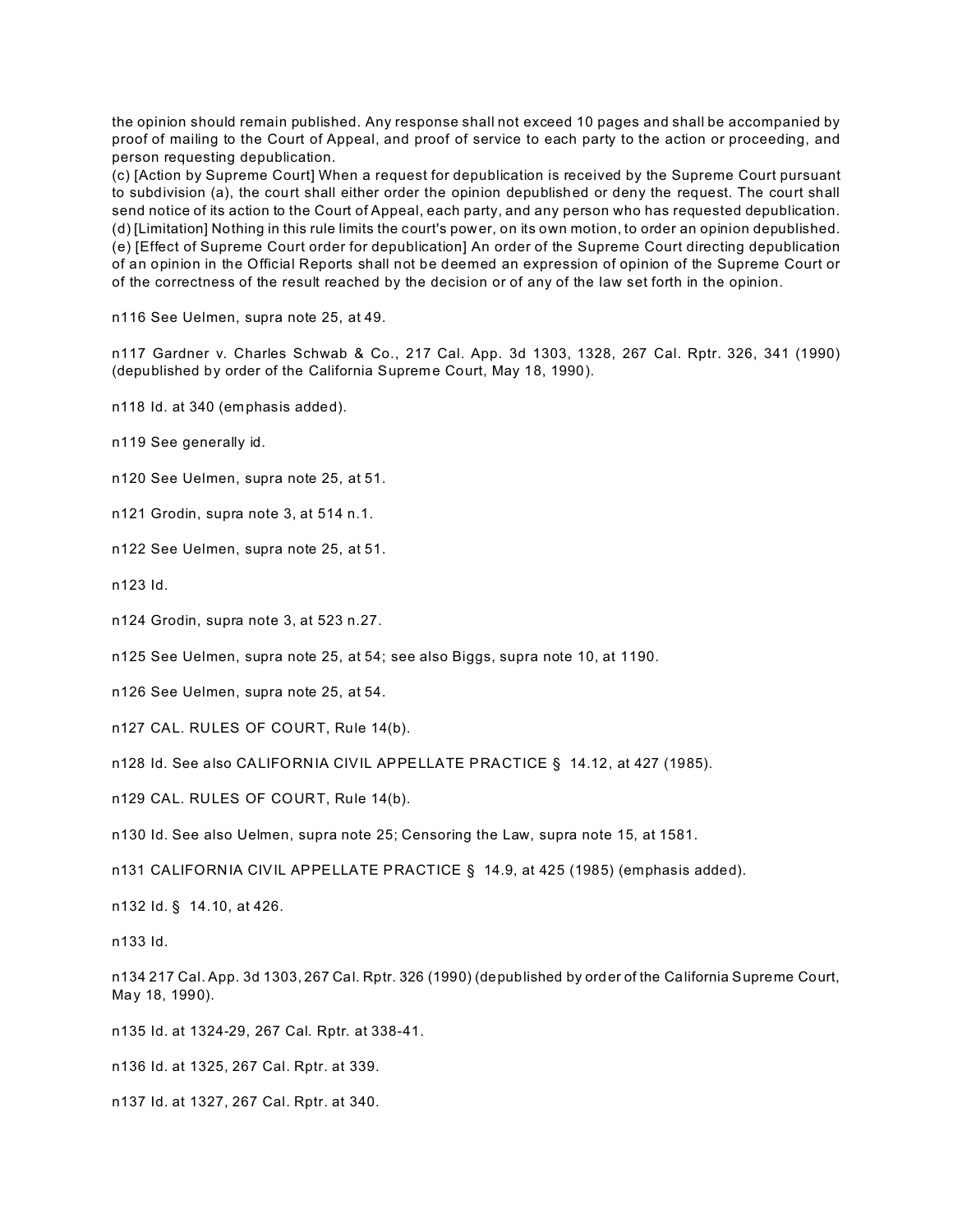n138 Gardner, 217 Cal. App. 3d at 1327, 267 Cal. Rptr. at 340; see also Mainstream Justice, supra note 35.

n139 Gardner, 217 Cal. App. 3d at 1328, 267 Cal. Rptr. at 340.

n140 CALIFORNIA CIVIL APPELLATE PRACTICE § 14.20 (1985).

n141 Id. An example of the "Catch 22" effect of such reasoning follows: letters which fail to comply with notification mandates cannot be considered briefs and are not accorded the status of court records. If they are not records of the court they do not require notice to other parties. Thus, letters failing to give notice are not records of the court therefore they are not required to give notice! See also Gardner, 217 Cal. App. 3d at 1328, 267 Cal. Rptr. at 340.

n142 CALIFORNIA CIVIL APPELLATE PRACTICE § 14.17 (1985). See also CAL. RULES OF COURT, Rule 979(a) (requiring notice to parties when requesting depublication).

n143 Censoring the Law, supra note 15, at 1581.

n144 Id. at 1592 n.62.

n145 Id.

n146 Id.

n147 Id. See also Gardner v. Charles Schwab & Co., 217 Cal App. 3d 1303, 1328, 267 Cal. Rptr. 326, 340 (1990) (depublished by order of the California Supreme Court, May 18, 1990).

n148 Carrizosa, supra note 7, at 65.

n149 Id.

n150 Id. See copy of amicus curiae letter filed in the matter of Aetna Casualty & Surety Company v. Velasco (Dec. 29, 1987), (letter on file in the Law Review office of Western State University College of Law). Attorneys filed this amicus curiae brief on behalf of their clients: the Association of California Insurance Companies (a voluntary association of 39 insurance companies, both domestic and foreign, licensed to do business in California); the American Insurance Association (a national trade association of approximately 175 property and casualty insurance companies) whose member companies account for 26 percent of the property and casualty insurance carried throughout the United States; the Alliance of American Insurers (a trade association of approximately 175 companies writing property and casualty insurance throughout the United States) whose member companies account for approximately 12 percent of the property and casualty insurance written in the United States; and the National Association of Independent Insurers (a trade association of more than 500 property and casualty insurance companies) whose members write nearly 22 percent of the property and casualty insurance in force in the U.S. See also interview with John Findley of the Pacific Legal Foundation (May 30, 1990) (transcript on file at the Law Review office of Western State University College of Law). Mr. Findley is a conservative advocate, often requesting review of opinions found to be adverse to conservative interests or, in the alternative, urging depublication.

n151 See generally Mainstream Justice, supra note 35. See also CALIFORNIA CIVIL APPELLATE PRACTICE § 14.9 (1985).

n152 See Carrizosa, supra note 7. See also amicus curiae letter, supra note 150, stating, "We believe review or, in the alternative, depublication is necessary because the opinion of the Court of Appeal departs from settled precedent and announces a rule of law that will dramatically increase litigation and the cost of insurance to the premium paying public." (emphasis added).

n153 Carrizosa, supra note 7, at 66.